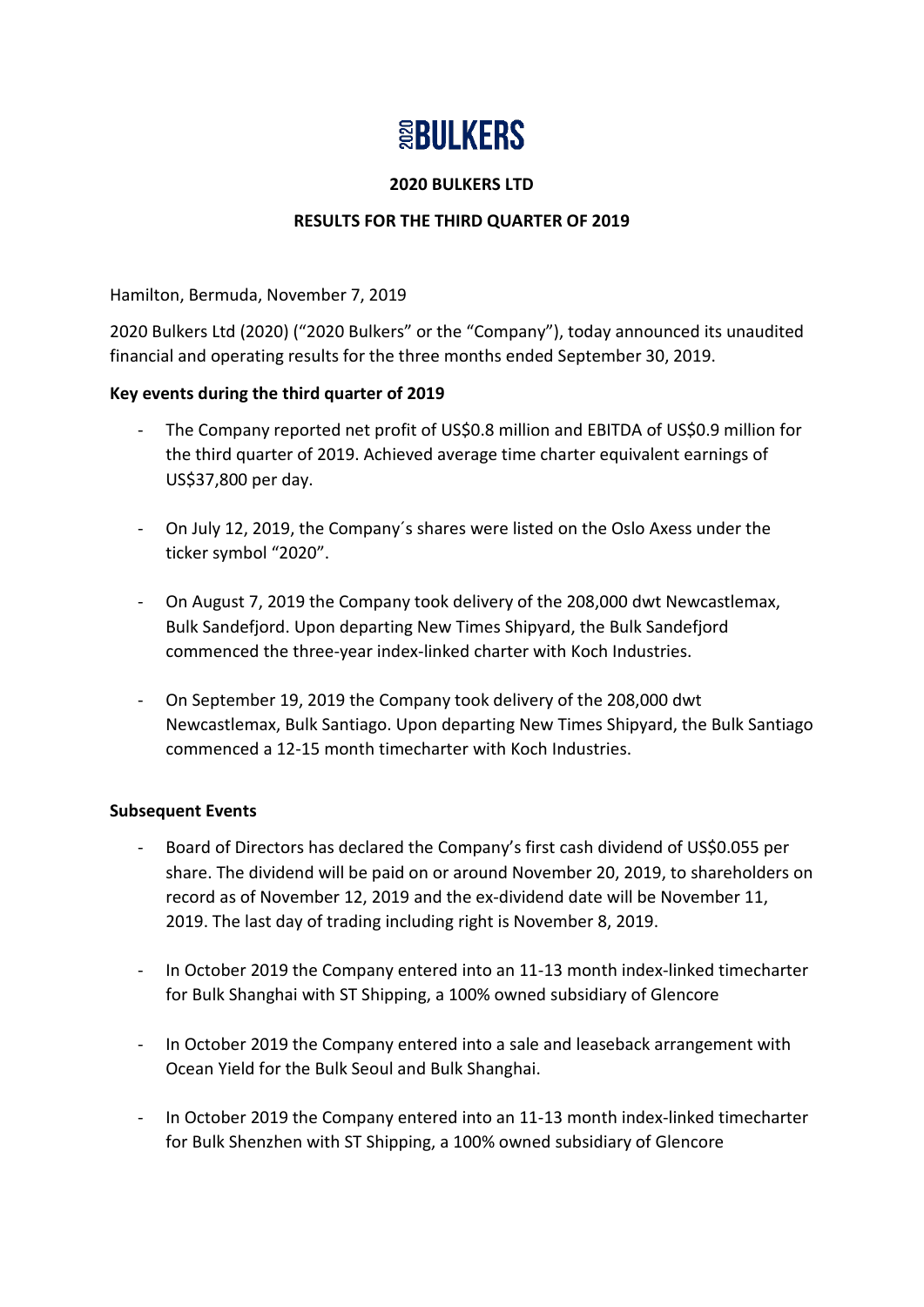- On October 30, the Company took delivery of the 208,000 dwt Newcastlemax, Bulk Seoul. Upon departing New Times Shipyard, the Bulk Seoul commenced its 12-16 month time charter with Koch Industries.
- On November 6, 2019 the Company took delivery of the 208,000 dwt Newcastlemax, Bulk Shanghai. Upon departing New Times Shipyard, the Bulk Shanghai will commence the 11-13 month index-linked timecharter with ST Shipping, a 100% owned subsidiary of Glencore.

#### **Management discussion and analysis**

# *Consolidated Statements of Operations*

# *Three months ended September 30, 2019*

Operating revenues were US\$2.2 million for the three months ended September 30, 2019 (US\$ nil in Q3 2018). The increase compared to the three months ended September 30, 2018 is driven by the vessels "Bulk Sandefjord" and "Bulk Santiago" commencing their first time charter contracts in August and September, 2019, respectively.

Total operating expenses were US\$1.4 million for the three months ended September 30, 2019 (US\$0.2 million in Q3 2018).

Vessel operating expenses were US\$0.3 million for the three months ended September 30, 2019 (US\$ nil for Q3, 2018). The increase compared to the three months ended September 31, 2018 is due to the two vessels commencing operations during Q3, 2019.

General and administrative expenses were US\$1.0 million for the three months ended September 30, 2019 (US\$0.2 million in Q3 2018). The increase compared to the three months ended September 30, 2018 relate to salaries, professional fees, a non-cash share option cost of US\$0.3 million and one-off costs of US\$0.3 million relating to listing of the company's shares on the Oslo Axess.

Depreciation and amortization were US\$0.1 million for the three months ended September 30, 2019 (US\$ nil in Q3 2018). The increase compared to the three months ended September 30, 2018 relate to depreciation on vessels delivered during Q3, 2019.

#### *Nine months ended September 30, 2019*

Operating revenues were US\$2.2 million for the nine months ended September 30, 2019 (US\$ nil for the nine months ended September 30, 2018). The increase compared to the nine months ended September 30, 2018 is driven by the vessels "Bulk Sandefjord" and "Bulk Santiago" commencing their first time charter contracts in August and September, 2019, respectively.

Total operating expenses were US\$3.8 million for the nine months ended September 30, 2019 (US\$0.3 million for the nine months ended September 30, 2018). Total operating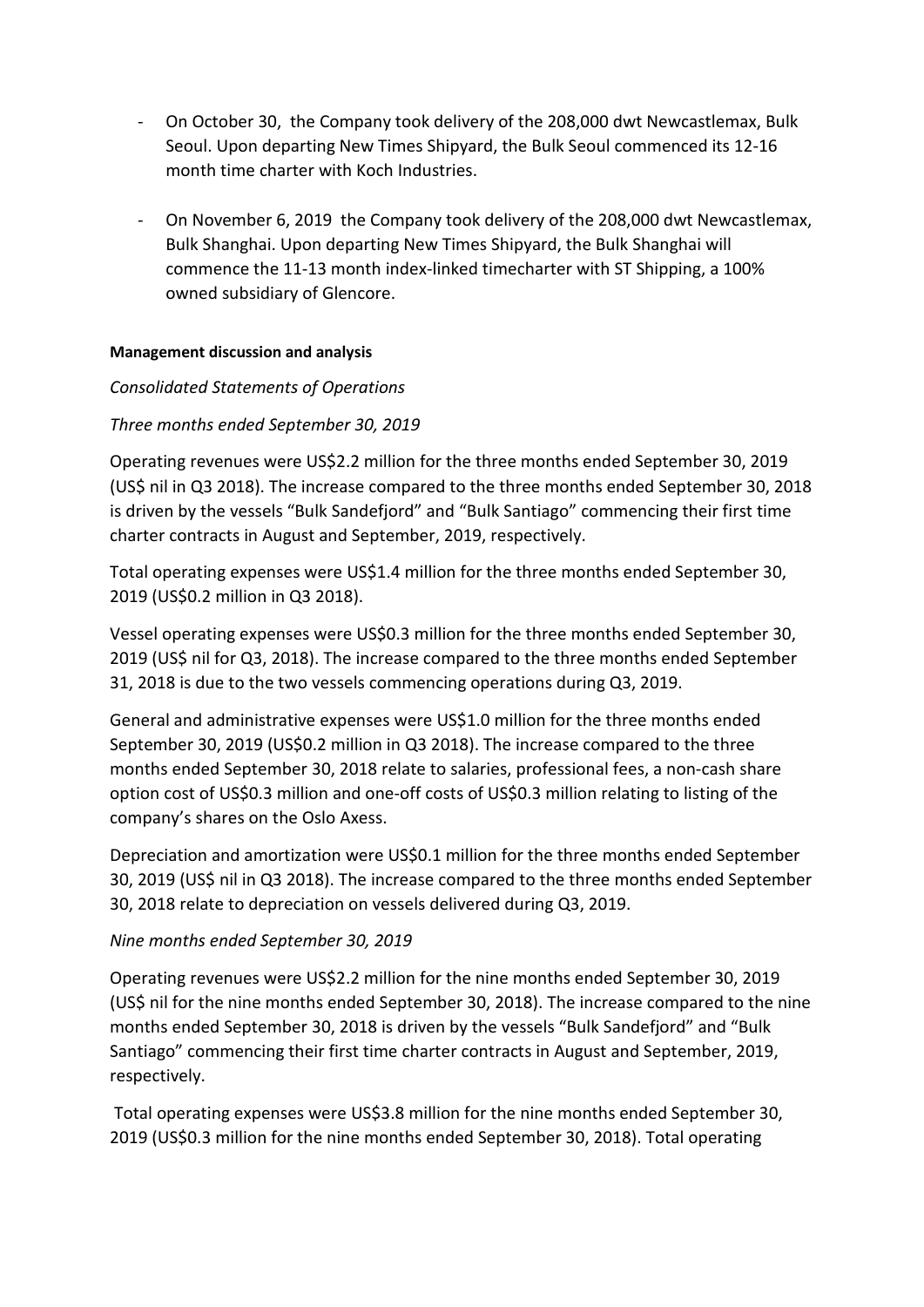expenses consist of vessel operating expenses, general and administrative expenses and depreciation and amortization.

Vessel operating expenses were US\$0.3 million for the nine months ended September 30, 2019 (US\$ nil for the nine months ended September 30, 2018). The increase compared to the nine months ended September 31, 2018 is due to the two vessels commencing operations during Q3, 2019.

General and administrative expenses were US\$3.3 million for the nine months ended September 30, 2019 (US\$0.3 million for the nine months ended September 30, 2018). The increase compared to the nine months ended September 30, 2018 relates to salaries, professional fees, a non-cash share option cost of US\$1.3 million and one-off costs of US\$0.6 million relating to listing of the company's shares on the Oslo Axess.

Depreciation and amortization were US\$0.2 million for the nine months ended September 30, 2019 (US\$ nil for the nine months ended September 30, 2018). The increase compared to the nine months ended September 30, 2018 relates to depreciation on vessels delivered during Q3, 2019.

# *Consolidated Balance Sheet*

The Company has total assets of US\$204.9 million as of September 30, 2019, (December 31, 2018: US\$68.8 million). The increase in total assets of the Company is primarily driven by cash and cash equivalents from proceeds from the two private placements completed and two draw downs on the term loan facility which was primarily used to pay instalments on the six newbuildings under construction and two vessels delivered from New Times Shipyard.

As of September 30, 2019, equity was US\$139.6 million which corresponds to an equity ratio of 68.1%. As of December 31, 2018, equity was US\$68.3 million which corresponds to an equity ratio of 99.3%.

Total liabilities as of September 30, 2019, were US\$65.3 million (December 31, 2018: US\$0.5 million). The increase is primarily attributable to two draw downs on the term loan facility.

# *Consolidated Statement of Cash Flows*

# *Three months ended September 30, 2019*

Net cash provided by operating activities was US\$1.1 million for the three months ended September 30, 2019 (US\$0.1 million negative in Q3 2018). The improved cash flow compared to the three months ended September 30, 2018 is due to earnings from two vessels commencing operations during Q3 2019.

Net cash used in investing activities was US\$57.0 million for the three months ended September 30, 2019 (US\$11.2 million in Q3 2018). The Company paid delivery instalments for "Bulk Sandefjord" and "Bulk Santiago" during Q3, 2019. For both periods presented the Company paid scheduled instalments on newbuildings under construction.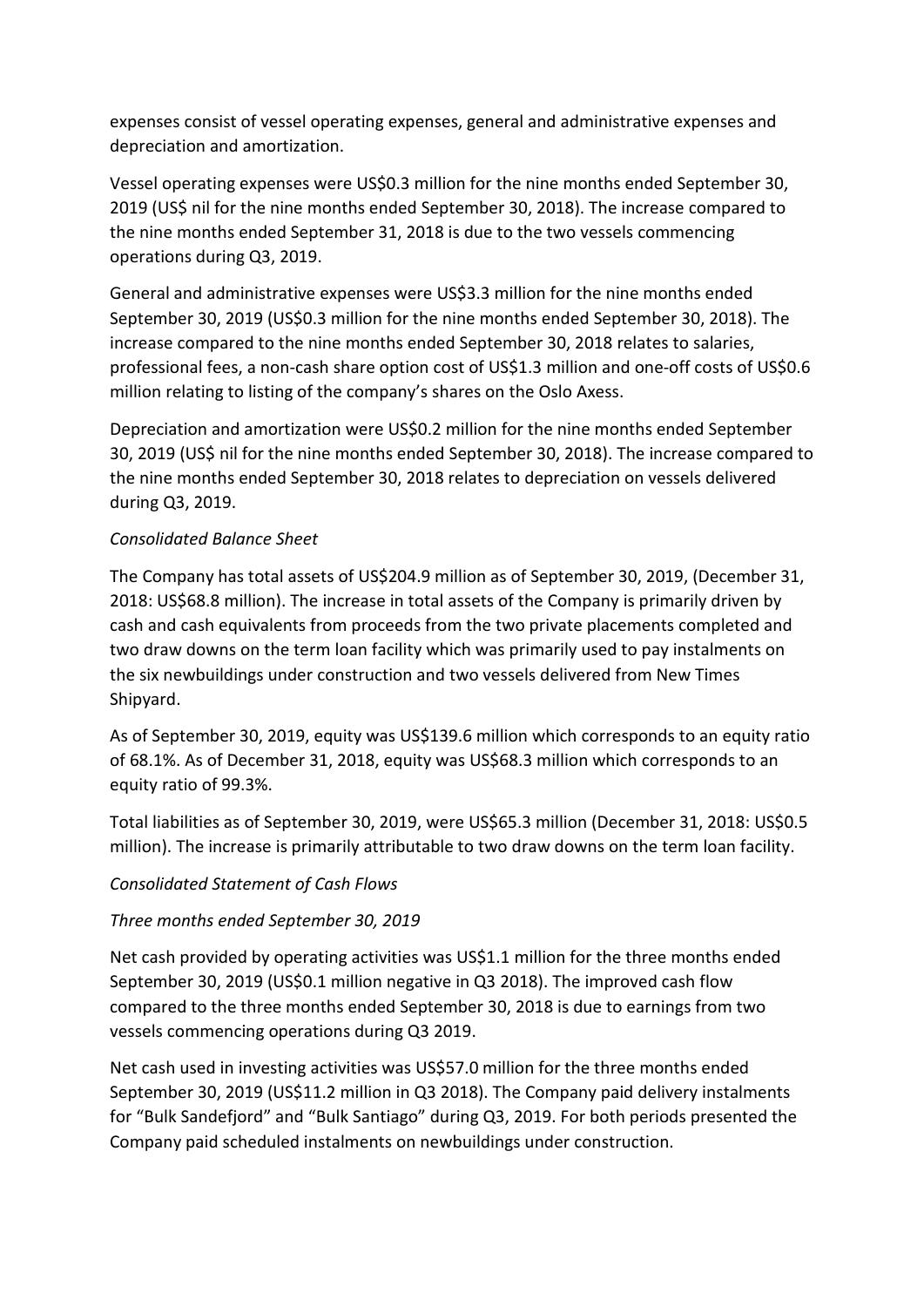Net cash provided by financing activities was US\$60.0 million during the three months ended September 30, 2019 (US\$12.0 million in Q3 2018). The Company received proceeds from two draw downs on the term loan facility during Q3, 2019. In Q3 2018 the company completed two private placements.

# *Nine months ended September 30, 2019*

Net cash used in operating activities was US\$ nil for the nine months ended September 30, 2019 (US\$0.3 million for the nine months ended September 30, 2018). The improved cash flow compared to the nine months ended September 30, 2018 is explained by earnings from two vessels commencing operations during Q3 2019.

Net cash used in investing activities was US\$124.2 million for the nine months ended September 30, 2019 (US\$38.3 million for the nine months ended September 30, 2018). The Company paid delivery instalments for "Bulk Sandefjord" and "Bulk Santiago" during the nine months ended September 30, 2019. For both periods presented the Company paid scheduled instalments on newbuildings under construction.

Net cash provided by financing activities was US\$128.5 million during the nine months ended September 30, 2019 (US\$34.0 million during the nine months ended September 30, 2018). The Company received proceeds from two draw downs on the term loan facility and two private placements completed during the nine months ended September 30, 2019. The company completed five private placements during the nine months ended September 30, 2018.

As of September 30, 2019, the Company's cash and cash equivalents amounted to US\$4.4 million (December 31, 2018: US\$0.3 million).

# *Outstanding shares*

As of September 30, 2019, the Company had a share capital of US\$22,170,906 divided into 22,170,906 shares at par value of US\$1.00 each.

# **Corporate Development and Financing**

The Board is pleased that the Company achieved its first quarterly net profit in the third quarter of 2019 with only 65 operational ship days for the two ships that were delivered during the quarter.

On October 15, 2019 the Company entered into a sale and leaseback arrangement for its two Newcastlemax vessels Bulk Seoul and Bulk Shanghai. Upon delivery from New Times Shipyard the vessels were sold to Ocean Yield for US\$42 million, net of a US\$5 million seller's credit. The vessels are chartered back to the Company on thirteen year bareboat charters, which include a purchase obligation at the end for the respective charter periods and certain options to either sell or acquire the vessels during the charter period. The lease financing replaced the original US\$30 million previously commited bank financing for each of the vessels and increased the Company's liquidity by approximately US\$21 million upon closing. As the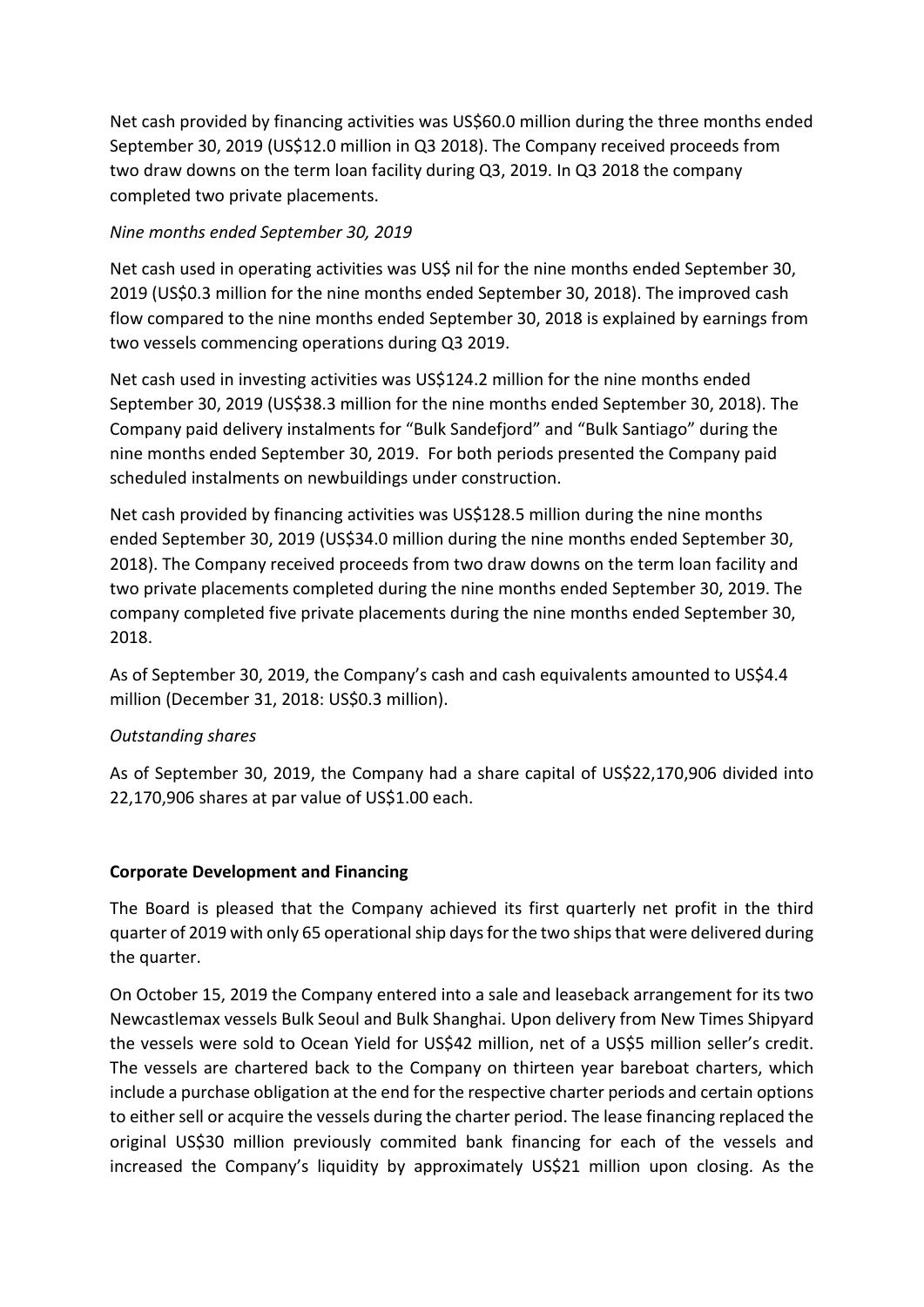released cash from the sale and leaseback transaction will stay on the Company's balance sheet, except any excess cash that may be paid out as dividends, the Company's net debt is relatively unchanged. The Company today has a solid funding situation with a cash position of US\$22.5 million as of November  $7<sup>th</sup>$  and US\$120 million of committed bank financing to cover the final yard instalments for the remaining newbuildings.

Cash breakeven for the fleet is estimated at US\$14,150 per ship per day for 2020. Taking into account the fixed time-charter coverage for Bulk Seoul and Bulk Santiago, the breakeven rate for the vessels that are currently open or trading on index-linkled charters is estimated at US\$12,100 per ship per day.

The Company today announced its first monthly dividend. The first dividend of US\$0.055 per share will be paid out to shareholders during November and the Company will going forward target to pay out the majority of free cash flow after debt service on a monthly basis.

The Company currently has around US\$240 million of net debt and remaining capex, corresponding to US\$30 million per ship. Based on the amortization profile of the debt and lease financing, net debt for the company will be reduced by approximately US\$15 million per year when all ships are delivered, correspondning to an annual net debt reduction of US\$ 1.85 million per ship per year year following delivery.

# **Newbuilding program**

The Board is pleased with the progress of its newbuilding program at New Times Shipyard. Four of the eight newbuldings are delivered so far and all vessels will be delivered by May 2020. The Company is expected to have approximately 2,680 operational ship days equal to 7.25 ships trading in 2020.

# **Commercial update**

The Company achieved average time charter equivalent earnings of US\$37,800 per day in the third quarter of 2019 of which the Company's vessel trading on index-linked time-charter earned US\$42,280 per day and the Company's vessel on fixed charter earned US\$19,525 per day. The Baltic 5TC Capesize Index averaged US\$31,400 from delivery of the first vessel, Bulk Sandefiord.

# **Chartering update**

2020 Bulkers has so far entered into two fixed rate and four index-linked timecharters for its vessels. All the concluded charters represent a significant earnings premium to a standard Capesize vessel driven by the additional cargo intake and lower fuel consumption. Charterers are also paying a premium to reflect the economic benefit of our vessels' scrubbers when the IMO 2020 regulations take effect in January 2020. The Company continues to see strong interest from first class charterers for the two open vessels and is continuously evaluating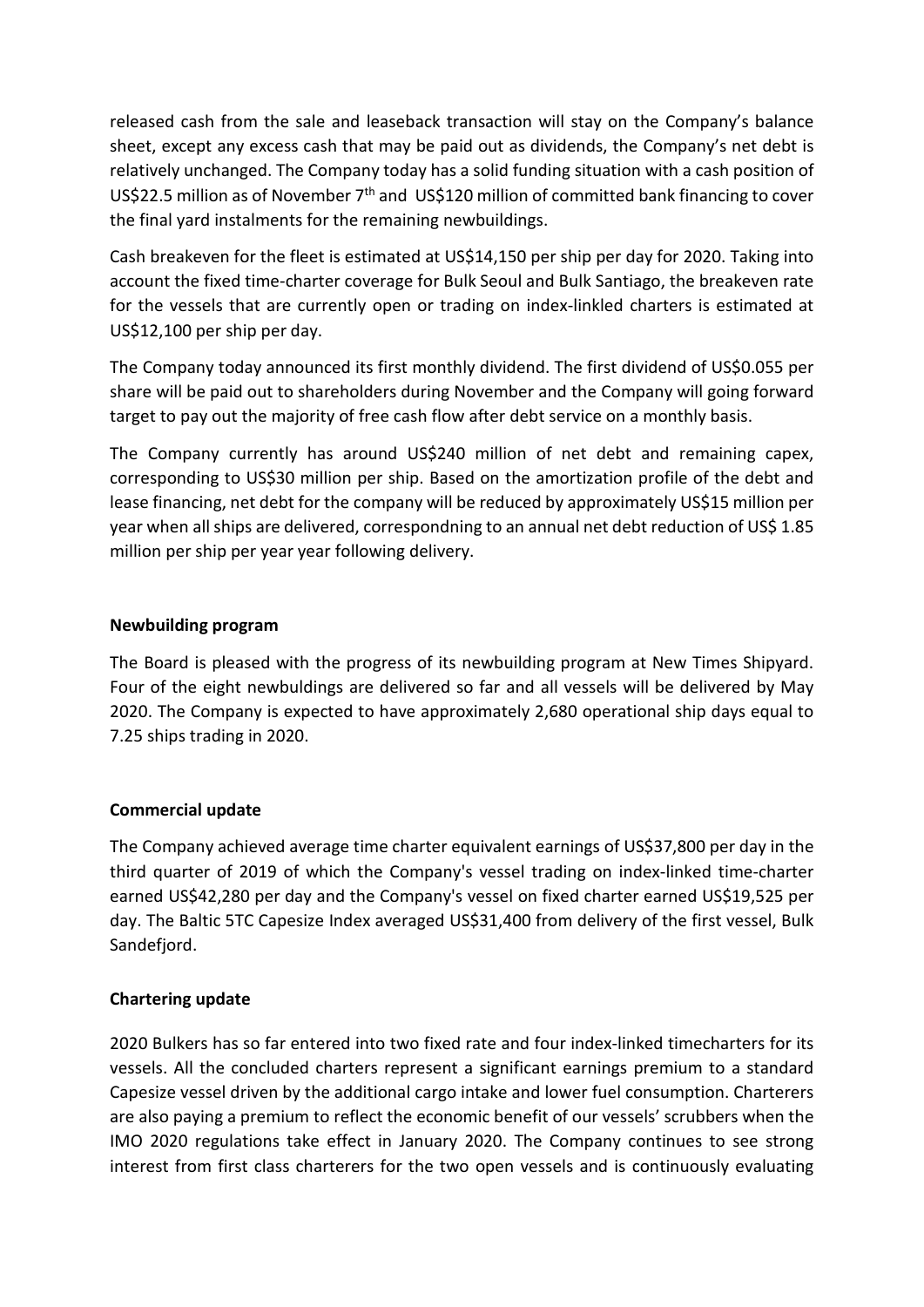chartering proposals, including fixed and index-linked time charters, as well as cargo contracts directly with mining companies.

As of today, the Company has fixed employment for approximately 99% of its total 301 operating days for the remainder of the year, of which 153 days are fixed at an average TCE rate of US\$20,611 per day and 146 days are linked to the development in the Capesize spot market.

For the year 2020, the Company has fixed employment for approximately 80% of its approximately 2,680 operating days, of which 676 days are fixed at an average TCE rate of US\$21,000 per day and 1,434 days are linked to the development in the Capesize spot market.

The current delivery schedule and chartering status is summarized in the table below:

| Ship name              | <b>Delivery</b> | <b>Charterer</b> | Rate         | <b>Duration</b> |
|------------------------|-----------------|------------------|--------------|-----------------|
| <b>Bulk Sandefjord</b> | Aug-2019        | Koch             | Index linked | 36 months       |
| <b>Bulk Santiago</b>   | Sep-2019        | Koch             | 19 5 25      | 12-15 months    |
| <b>Bulk Seoul</b>      | Oct-2019        | Koch             | 22 250       | 12-16 months    |
| <b>Bulk Shanghai</b>   | Nov-2019        | Glencore         | Index linked | 11-13 months    |
| <b>Bulk Shenzhen</b>   | Jan-2020        | Glencore         | Index linked | 11-13 months    |
| <b>Bulk Sydney</b>     | Jan-2020        | Koch             | Index linked | 36 months       |
| <b>Bulk Sao Paulo</b>  | Apr-2020        |                  |              |                 |
| <b>Bulk Santos</b>     | May-2020        |                  |              |                 |

# **Market commentary**

The Baltic Capesize index today stands at US\$22,200 per day having averaged US\$29,900 per day in the third quarter, a significant improvement from the US\$10,100 per day average during the first half of the year. The recovery in rates is mainly driven by a recovery in shipment volumes out of Brazil following the gradual resumption of the 92 million tons of production that was suspended following the Brumadinho accident in January. Vale recently announced that 50 million of the 93 million tons of production that was suspended following the accident has been restarted, with the remaining 43 million tons expected to restart by the end of 2021. In addition Brazilian iron ore and export volumes are expected to increase further as the S11D and Minas Rias mines continue to ramp up.

The restocking of Chinese iron ore inventories has started, after a destocking cycle that appears to have troughed during the third quarter of 2019. Chinese steel production remains strong year to date and is as of September 8.4% higher than for the same period in 2018, with global steel production 3.9% higher than for the same period in 2018. The ongoing trade war has driven China to loosen credit policies as well as launching new infrastructure spending initiatives, which in turn may have a positive effect on steel production and iron ore demand going forward.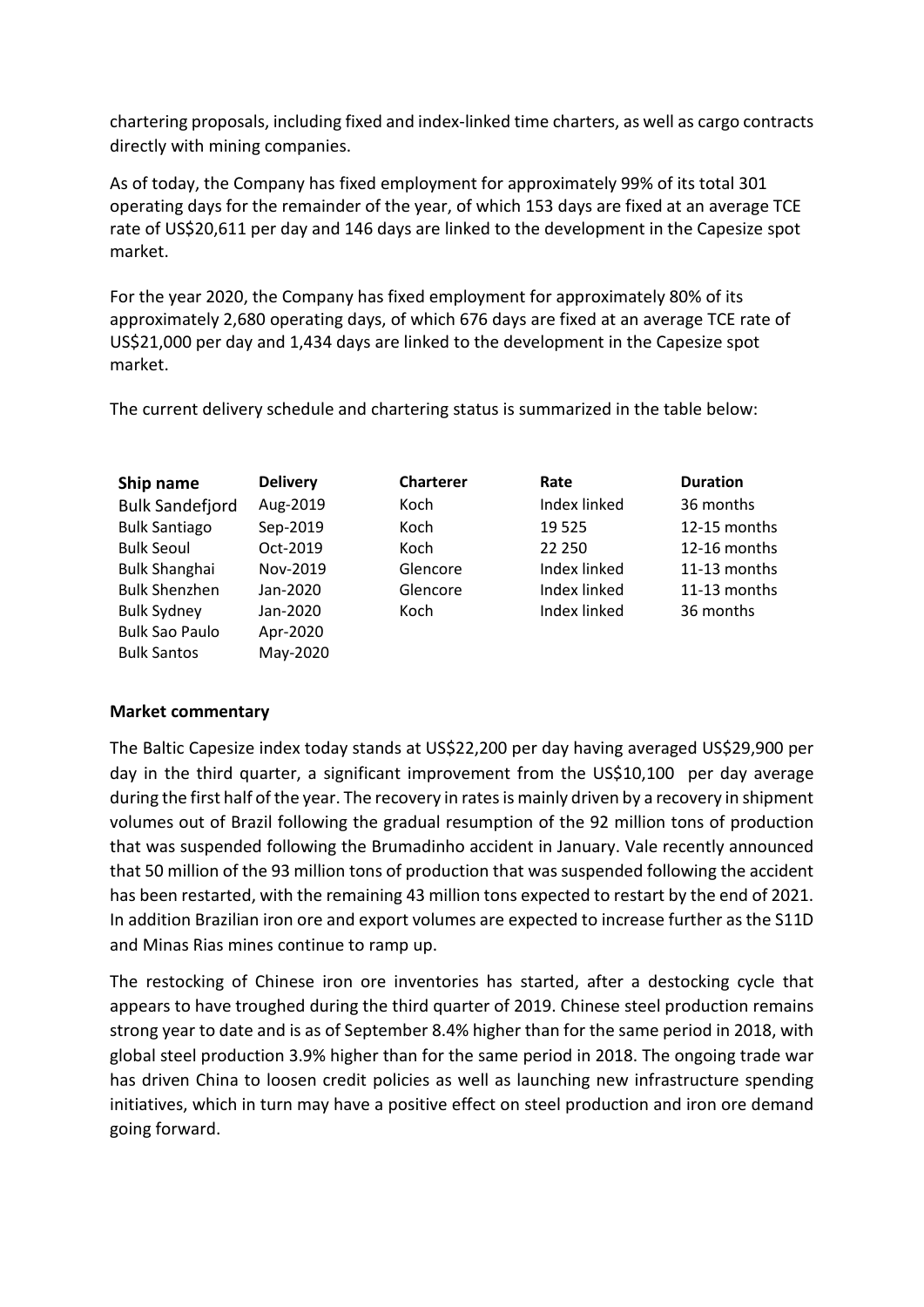The market has during the second half of 2019 experienced a reduction in the effective supply of large dry bulk vessels due to dry-dockings for the purpose of scrubber-retrofitting. It is estimated that 100 Capesize vessels have been scrubber retrofitted year to date, with another 120 vessels expected to undergo retrofitting by year end and further 230 vessels to undergo retrofitting in 2020. There are still reports that such retrofits are taking more time than initially assumed and there are also reports of yards having overbooked their capacity for such retrofits.

# **Drybulk fleet development**

The global drybulk fleet stands at 873 million dwt as of 1 August 2019, up from 846 million dwt on January 1, 2019.

The current orderbook for drybulk vessels currently stands at 10.0% of the existing fleet, down from 12.45% in January 2018.

A total of 18.2 million dwt has been ordered year to date, significantly less than the 36.0 million dwt ordered during the same period in 2018.

A total of 6.0 mill dwt has been scrapped year to date, compared to 3.9 million dwt for the same period in 2018.

At present, 15.5% of the existing drybulk fleet is currently comprised of more than 15-yearold vessels, that are generally less fuel efficient. Accelerated scrapping may be expected again post 2020, as the new IMO low-sulphur regulations take effect, requiring ships that are not scrubber-fitted or running on LNG to burn more expensive low-sulphur fuel. Several major mining companies also have restrictions on chartering vessels that are more than 15 years old.

# **Outlook**

The Company had only two ships operational in the third quarter, having now increased to four ships, with further two ships to be delivered by January and all eight ships on the water by May 2020. Based on this ramp up in operational days, the Board, based on current ship rates, expects a significant acceleration in earnings, profits and dividend capacity in the months ahead.

Due to the release of cash from the Ocean Yield transaction, the Company may in the future pay out some dividends in excess of free cash flow generated from operations. Assuming current spot rates of US\$22,200 per day and HFO vs LSFO fuel spreads of US\$250 per ton, the Company would have the capacity to generate approximately of US\$0.2 per share per month in free cash flow after debt service assuming eight ships trading on index-linked charters.

The overall main objective for 2020 Bulkers is to optimize shareholder returns from its eight Newcastlemax vessels by returning the maximum capital to the shareholders in the form of a high dividend yield payout. The Company intends to be disciplined in its investment strategy and has no current plans to continue to build the fleet as vessel prices and risk increases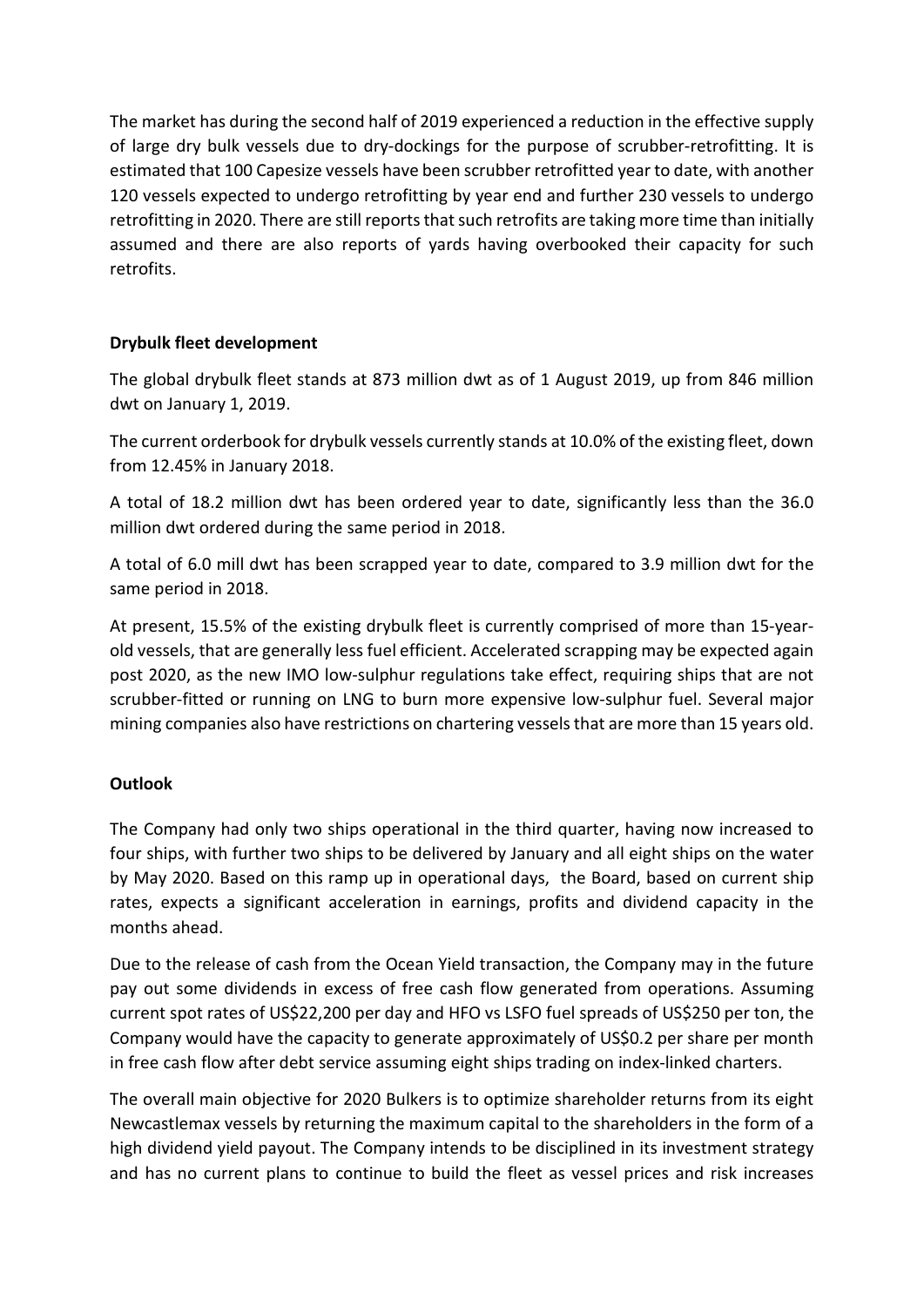through the up-cycle. The Board will have an opportunistic approach to consolidation and M&A.

#### **Invitation to webcast and conference call Q3 2019 results**

2020 Bulkers Ltd. will release its financial results for the third quarter of 2019 on Thursday, November 7, 2019. A conference call and webcast will be held at 3:00 PM CET. The earnings report and presentation will be available from the Investor Relations section on www.2020bulkers.com on the same day.

In order to listen to the presentation, you may do one of the following:

Listen-only webcast (including the slide presentation):

<https://edge.media-server.com/mmc/p/8e5o5uz5> or you can click the "Webcast" link on [www.2020bulkers.com/investor-relations/](http://www.2020bulkers.com/investor-relations/)

Conference Call:

Dial in details, Participants:

Conference ID:................ 8888255

Standard International: +44 (0) 2071 928000

Norway (local): ............... 23 96 02 64

Norway (toll free): .......... 800 518 74

UK (local): ....................... 0844 571 8892

UK (toll free): .................. 0800 376 7922

US (local):........................ 1631 510 7495

US (toll free): .................. 1866 966 1396

Participants will be asked for their full name & Conference ID.

We advise you to dial-in 10 minutes prior to the call to avoid delays.

There will be a Q&A session after the presentation.

#### **Forward-Looking Statements**

This announcement includes forward looking statements. Forward looking statements are, typically, statements that do not reflect historical facts and may be identified by words such as "anticipate", "believe", "continue", "estimate", "expect", "intends", "may", "should", "will" and similar expressions. The forward-looking statements in this announcement are based upon various assumptions, many of which are based, in turn, upon further assumptions. Although 2020 Bulkers Ltd. believes that these assumptions are reasonable, they are, by their nature, uncertain and subject to significant known and unknown risks,